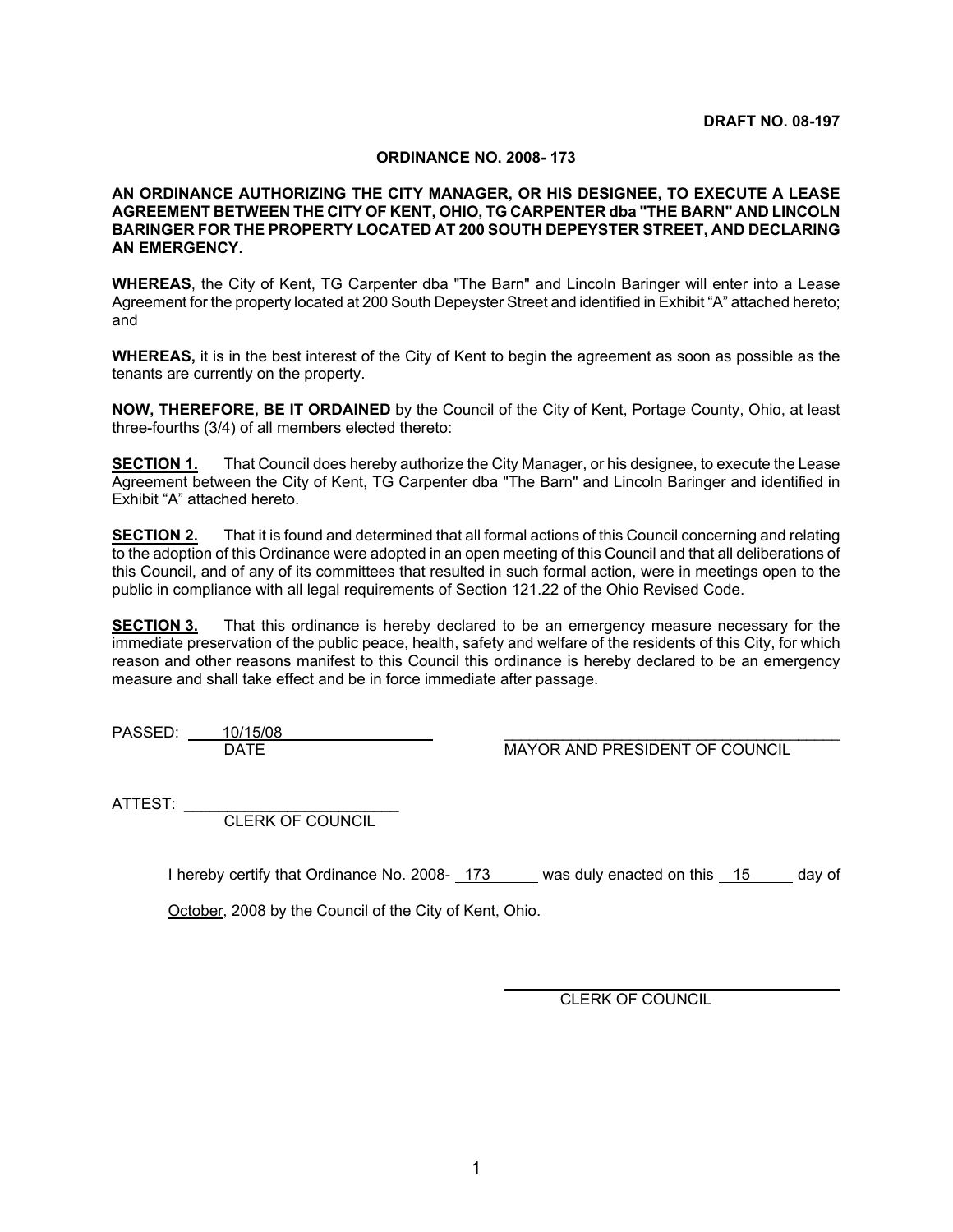### **EXHIBIT "A"**

#### **COMMERCIAL PROPERTY LEASE**

THIS LEASE, made at Kent, Ohio this day of October, 2008, by and between the CITY OF KENT, Ohio, as "Lessor", TG CARPENTER, LLC dba "The Barn" and LINCOLN BARINGER, as "Lessee".

### **SECTION I Description of Leased Premises**

Lessor agrees to lease to Lessee and Lessee agrees to lease from Lessor, the 11,000 square foot of space as presently constituted known as The Barn, 200 South Depeyster Street, Kent, Ohio, referred to below as "the premises" in the City of Kent, Portage County, State of Ohio, referred to below as the building.

#### **SECTION II Term**

The space is leased for a term beginning on September 1, 2008, and to end January 31, 2009, or on an earlier time and date as this lease may terminate as provided below, except that, if the date falls on a Sunday or a holiday, then this lease shall end at midnight on the business day which precedes the above-mentioned date. By agreement of the parties, the lease may be extended beyond January 31, 2009 on a month to month basis. In addition, this lease may be terminated at any time by agreement of the parties with a thirty (30) day notice period. Lessor will try to give Lessee more notice if possible.

### **SECTION III Rent**

- 1. Starting September 1, 2008 through end of the lease, the monthly installments will be \$3,200.00 on the first day of each calendar month during the term.
- 2. The lease rate for subsequent months may be adjusted by the Lessor.

### **SECTION IV Use and Occupancy**

Lessee agrees to use and occupy the premises for a bar/restaurant and for no other purpose. Lessor represents that the premises may lawfully be used for the stated purpose.

#### **SECTION V Place for Payment of Rent**

Lessee shall pay rent, and any additional rent as provided below, to Lessor at 325 South Depeyster Street, Kent, Ohio 44240. Lessor may designate in writing another location for payment of rent, without demand and without counterclaim, deduction, or setoff.

#### **SECTION VI Care and Repair of Premises**

Lessee shall not commit any act of waste and shall take good care of the premises and the fixtures and appurtenances on it, and shall, in the use and occupancy of the premises, conform to all laws, orders, and regulations of the federal, state, and municipal governments or any of their departments. Lessee shall make all necessary repairs to the premises. All improvements made by Lessee to the premises which are attached to the premises so that they cannot be removed without material injury to the premises, shall become the property of Lessor upon installation. Lessee shall get approval of the City Service Director prior to making any repairs.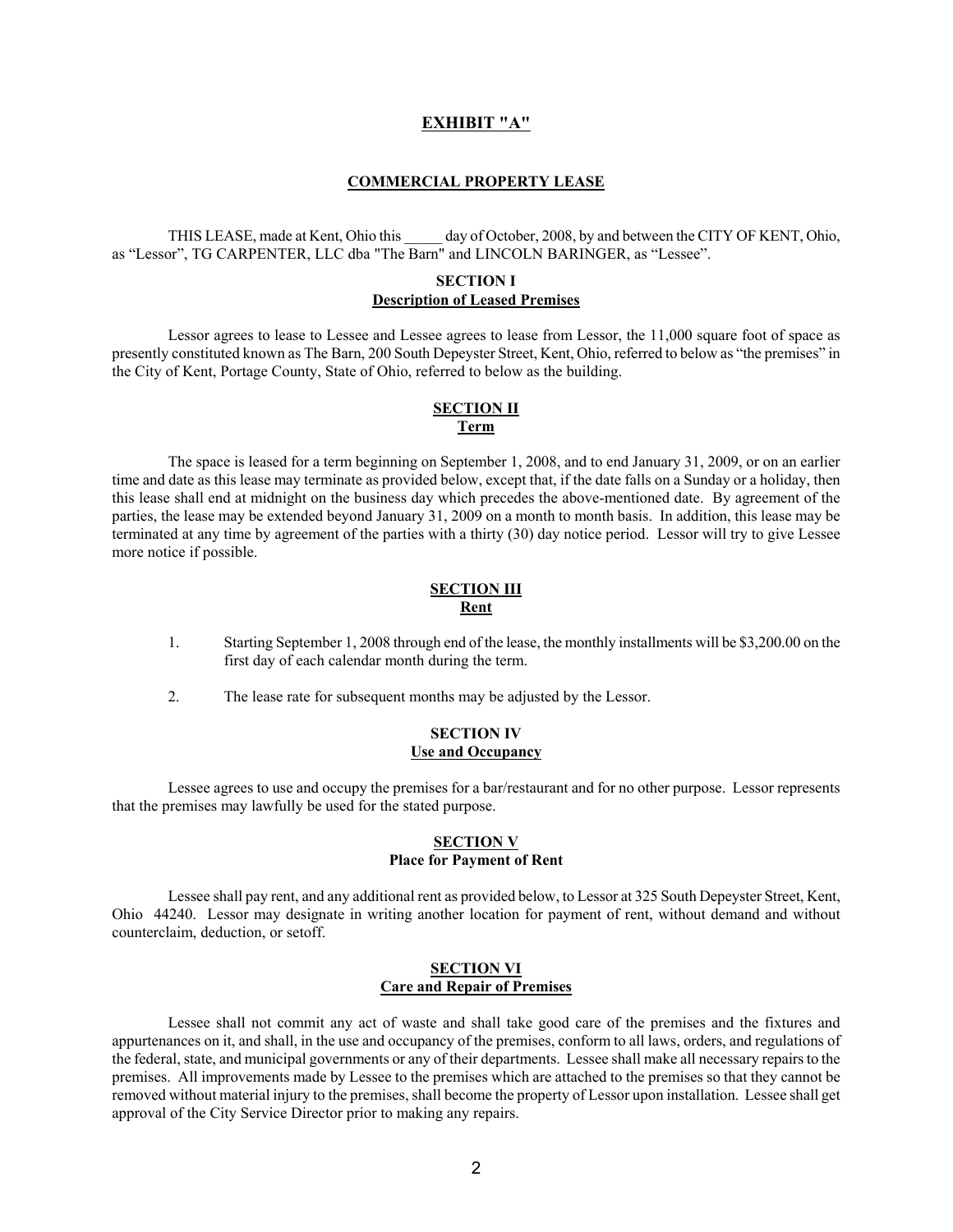Not later than the last day of the term Lessee shall, at Lessee's expense, remove all of Lessee's personal property and those improvements made by Lessee which are not the property of Lessor, including trade fixtures, cabinet work, movable paneling, partitions and the like; repair all injury done by or in connection with the installation or removal of the property and improvements; and surrender the premises in as good condition as they were at the beginning of the term, reasonable wear, and damage by fire, the elements, casualty, or other cause not due to the misuse or neglect by Lessee or Lessee's agents, servants, visitors or licensees, excepted. All property of Lessee remaining on the premises after the last day of the term of this lease shall be conclusively deemed abandoned and may be removed by Lessor, and Lessee shall reimburse Lessor for the cost of the removal. Lessor may have any property left on the premises stored at Lessee's risk and expense.

Lessor shall be responsible for snow removal from the parking lot and sidewalks.

### **SECTION VII Alterations, Additions or Improvements**

Lessee shall not, without first obtaining the written consent of Lessor (by and through the City Service Director), make any alterations, additions or improvements in, to or about the premises.

The premises shall be returned to their original conditions (as of September 1, 2008) by Lessee when they vacate the premises.

Lessor agrees to address the following matters: NONE

## **SECTION VIII Prohibition Against Activities Increasing Fire Insurance Rates**

Lessee shall not do or permit any activity on the premises, which will cause an increase in the rate of fire insurance on the building.

### **SECTION IX Disposal of Waste or Refuse Matter**

Lessee shall not permit the disposal of waste or refuse matter on the leased premises or anywhere in or near the building.

Lessee agrees to pay for trash service for the premises leased. Lessee shall comply with any recycling rules, regulations and ordinances imposed. Lessor may charge Lessee for inappropriate disposal of trash.

### **SECTION X Abandonment**

Lessee shall not, without first obtaining the written consent of the Lessor, abandon the premises, or allow the premises to become vacant or deserted.

### **SECTION XI Assignment of Sublease**

Lessee shall not, without first obtaining the written consent of the Lessor, assign, mortgage, pledge, or encumber this lease, in whole or in part, or sublet the premises or any part of the premises. This covenant shall be binding upon the legal representatives of Lessee, and upon every person to whom Lessee's interest under this lease passes by operation of law, but shall not apply to an assignment or subletting to the parent or subsidiary of a corporate Lessee or to a transfer of the leasehold interest occasioned by a consolidation or merger involving Lessee.

### **SECTION XII Compliance with Rules and Regulations**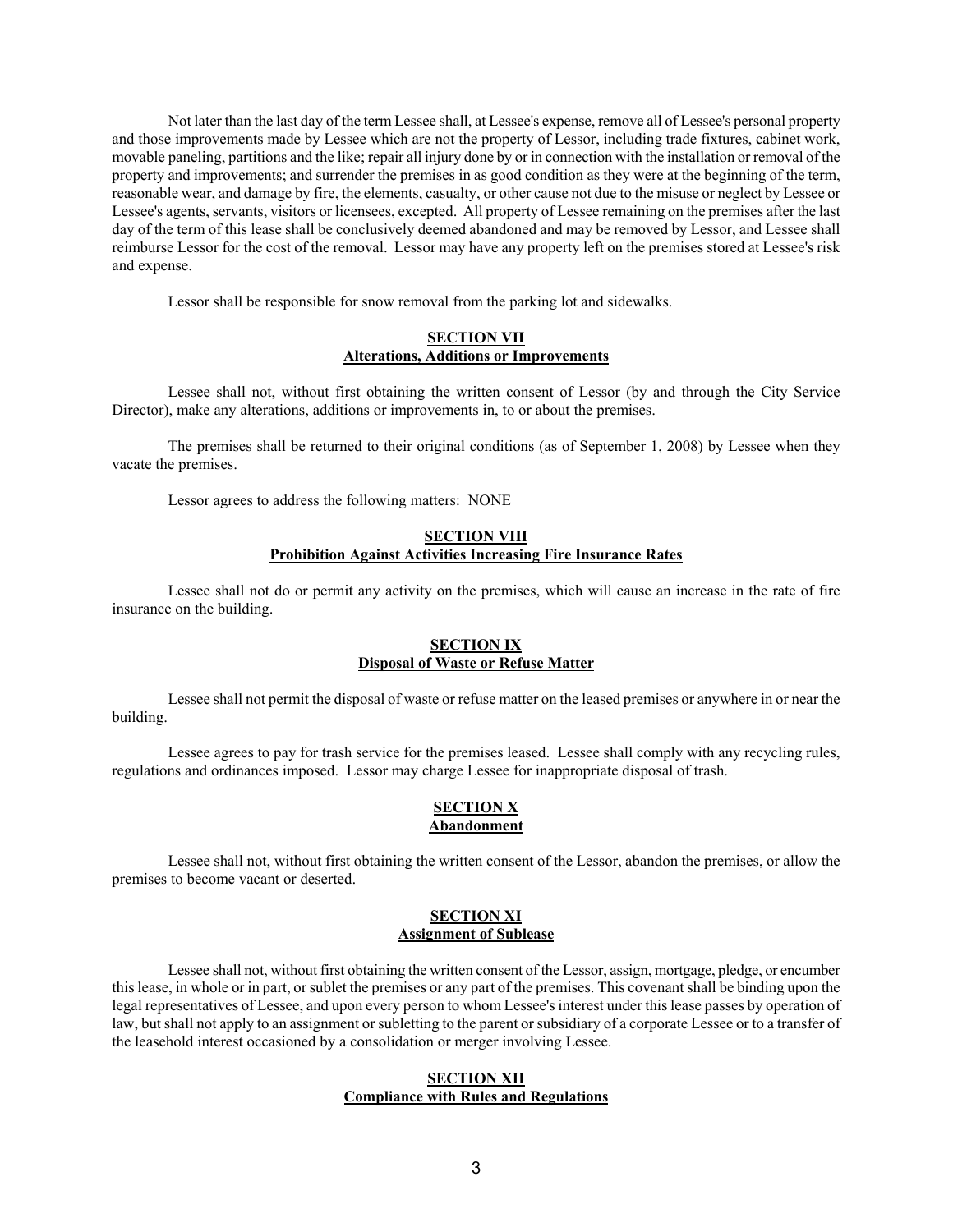Lessee shall observe and comply with any rules and regulations which may exist, which are made part of this agreement, and with any further reasonable rules and regulations as Lessor may prescribe, on written notice to the Lessee, for the safety, care, and cleanliness of the building and the comfort, quiet, and convenience of other occupants of the building.

### **SECTION XIII Heat**

Lessee agrees to pay for the heating of the premises leased.

#### **SECTION XIV Water**

Lessee agrees to pay for water charges as registered on the water meter and for sewer charges of the premises leased.

## **SECTION XV Electricity**

Lessee agrees to pay for electricity charges of the premises leased.

### **SECTION XVI Damages to Building**

If the building is damaged by fire or any other cause this lease shall terminate, unless Lessee wishes to make any necessary repairs after first obtaining Lessor's approval to do so.

In any case in which use of the premises is affected by any damage to the building, there shall be either an abatement or an equitable reduction in rent depending on the period for which and the extent to which the premises are not reasonably usable for the purpose for which they are leased under this agreement. The words "restoration" and "restore" as used in this Section XVI include repairs. If the damage results from the fault of the Lessee, or Lessee's agents, servants, visitors, or licensees, Lessee shall not be entitled to any abatement or reduction of rent, except to the extent, if any, that Lessor receives the proceeds of rent insurance in lieu of the rent.

### **SECTION XVII Waivers of Subrogation**

Notwithstanding the provisions of Section VI of this lease, in any event of loss or damage to the building, the premises and/or any contents, each party shall look first to any insurance in its favor before making any claim against the other party; and, to the extent possible without additional cost, each party shall obtain, for each policy of insurance, provisions permitting waiver of any claim against the other party for loss or damage within the scope of the insurance, and each party, to the extent permitted, for itself and its insurers waives all insured claims against the other party.

### **SECTION XVIII Eminent Domain**

If the premises or any part of the premises or any estate in the premises, or any other part of the building materially affecting Lessee's use of the premises, is taken by eminent domain, this lease shall terminate on the date when title vests pursuant to the taking. The rent, and any additional rent, shall be apportioned as of the termination date and any rent paid for any period beyond that date shall be repaid to Lessee. Lessee shall not be entitled to any part of the award for the taking or any payment in lieu of payment, but Lessee may file a claim for any taking of fixtures and improvements owned by Lessee, and for moving expenses.

### **SECTION XIX Lessor's Remedies on Default**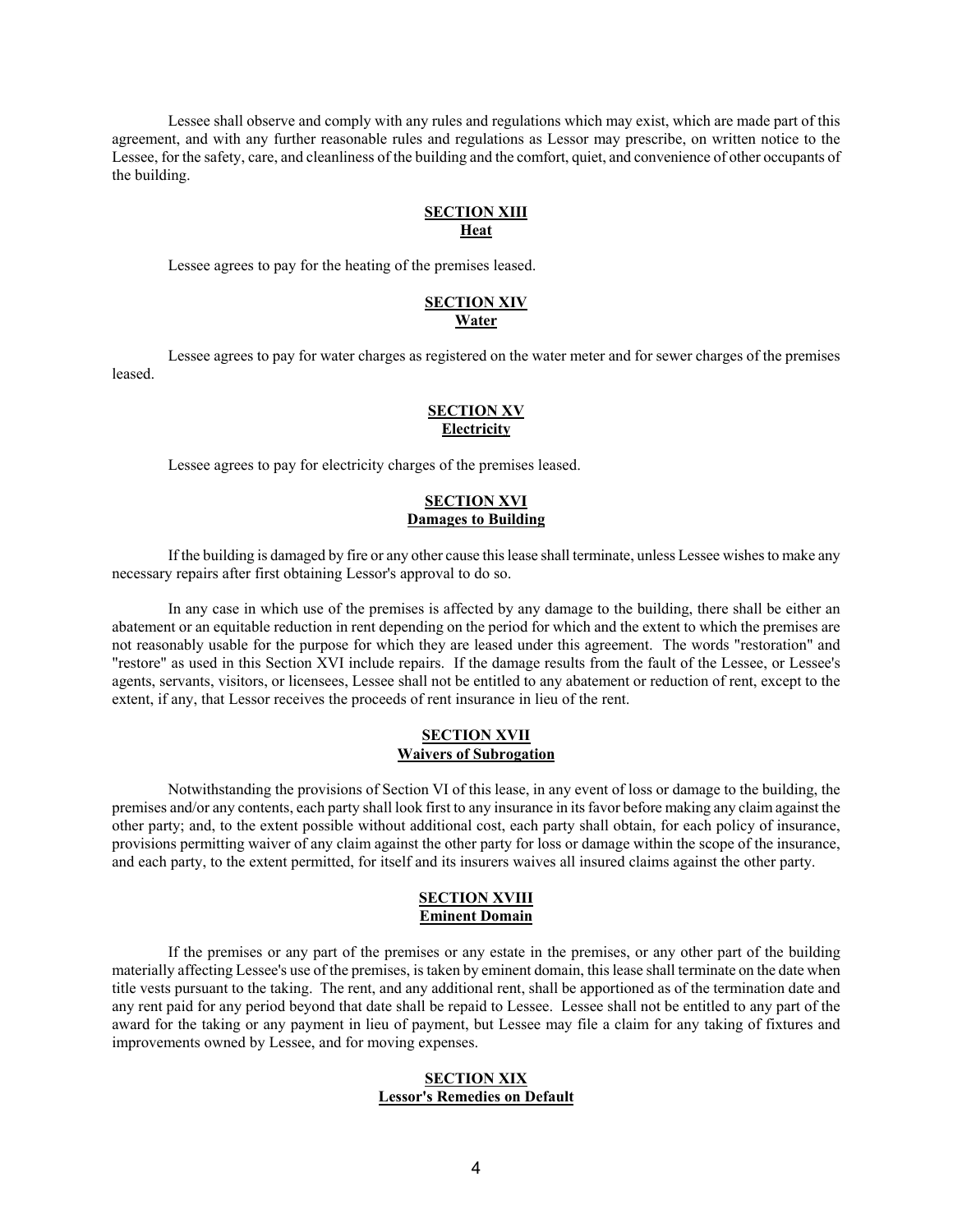If Lessee defaults in the payment of rent, or any additional rent, or defaults in the performance of any of the other covenants or conditions of this agreement, Lessor may give Lessee notice of the default. If Lessee does not cure any rent, or additional rent, default within thirty (30) days, or other default within thirty (30) days, after notice is given or if the other default is of a nature that it cannot be completely cured within that period, Lessee does not commence curing within thirty (30) days and thereafter proceed with reasonable diligence and in good faith to cure the default, then Lessor may terminate this lease on not less than three (3) days' notice to Lessee. On the date specified in the notice the term of this lease shall terminate and Lessee shall then quit and surrender the premises to Lessor, but Lessee shall remain liable as provided in Section XX. If this lease is terminated by Lessor, Lessor may at any time after termination resume possession of the premises by any lawful means and remove Lessee or other occupants and its or their effect.

## **SECTION XX Deficiency**

In any case where Lessor has recovered possession of the premises by reason of Lessee's default, Lessor may, at Lessor's option, occupy the premises or cause the premises to be redecorated, altered, divided, consolidated with other adjoining premises, or otherwise changed or prepared for reletting, and may relet the premises or any part of the premises as agent of Lessee or otherwise, for a term or terms to expire prior to, at the same time as, or subsequent to, the original expiration date of this lease, at Lessor's option, and receive the rent as agreed under the lease. Any rent received shall be applied first to the payment of expenses Lessor may incur in connection with the recovery of possession, redecorating, altering, dividing, consolidating with other adjoining premises, or otherwise changing or preparing for reletting, and reletting, including brokerage and reasonable attorneys' fees, and then to the payment of damages in amounts equal to the rent under this agreement and to the cost and expenses of performance of the other covenants of Lessee as provided in this agreement. Lessee agrees, in the above described circumstances, whether or not Lessor has relet, to pay to Lessor damages equal to the rent and other sums agreed to, less the net proceeds of the reletting. The damages shall be payable by Lessee on the several rent days above specified. In reletting the premises, Lessor may grant rent concessions, and Lessee shall not be credited with the concessions. No reletting shall constitute a surrender and acceptance or be deemed evidence of a surrender and acceptance. If Lessor elects, pursuant to this agreement, actually to occupy and use the premises or any part of the premises during any part of the balance of the term as originally fixed or since extended, there shall be allowed against Lessee's obligation for rent or damages as defined in this agreement, during the period of Lessor's occupancy, the reasonable value of the occupancy, not to exceed in any event the rent reserved and the occupancy shall not be construed as a relief of Lessee's liability under this agreement.

Lessee waives all right of redemption to which Lessee or any person claiming under Lessee might be entitled by any law now or later in force. Lessor's remedies under this agreement are in addition to any remedy allowed by law.

## **SECTION XXI Effect of Failure to Insist on Strict Compliance with Conditions**

The failure of either party to insist on strict performance of any covenant or condition of this agreement, or to exercise any option contained in this agreement, shall not be construed as a waiver of the covenant, condition, or option in any other instance. This lease cannot be changed or terminated orally.

### **SECTION XXII Collection of Rent from any Occupant**

If the premises are sublet or occupied by anyone other than Lessee and Lessee is in default under this agreement, or if this lease is assigned by Lessee, Lessor may collect rent from the assignee, subtenant, or occupant, and apply the net amount collected to the rent reserved. The collection shall not be deemed a waiver of the covenant against assignment and subletting, or on acceptance of the assignee, subtenant, or occupant as lessee, or a release of Lessee from further performance of the covenants contained in this agreement.

### **SECTION XXIII Subordination of Lease**

This lease shall be subject and subordinate to all underlying leases and to mortgages and trust deeds which now or subsequently affect the leases or the real property of which the premises form a part, and also to all renewals,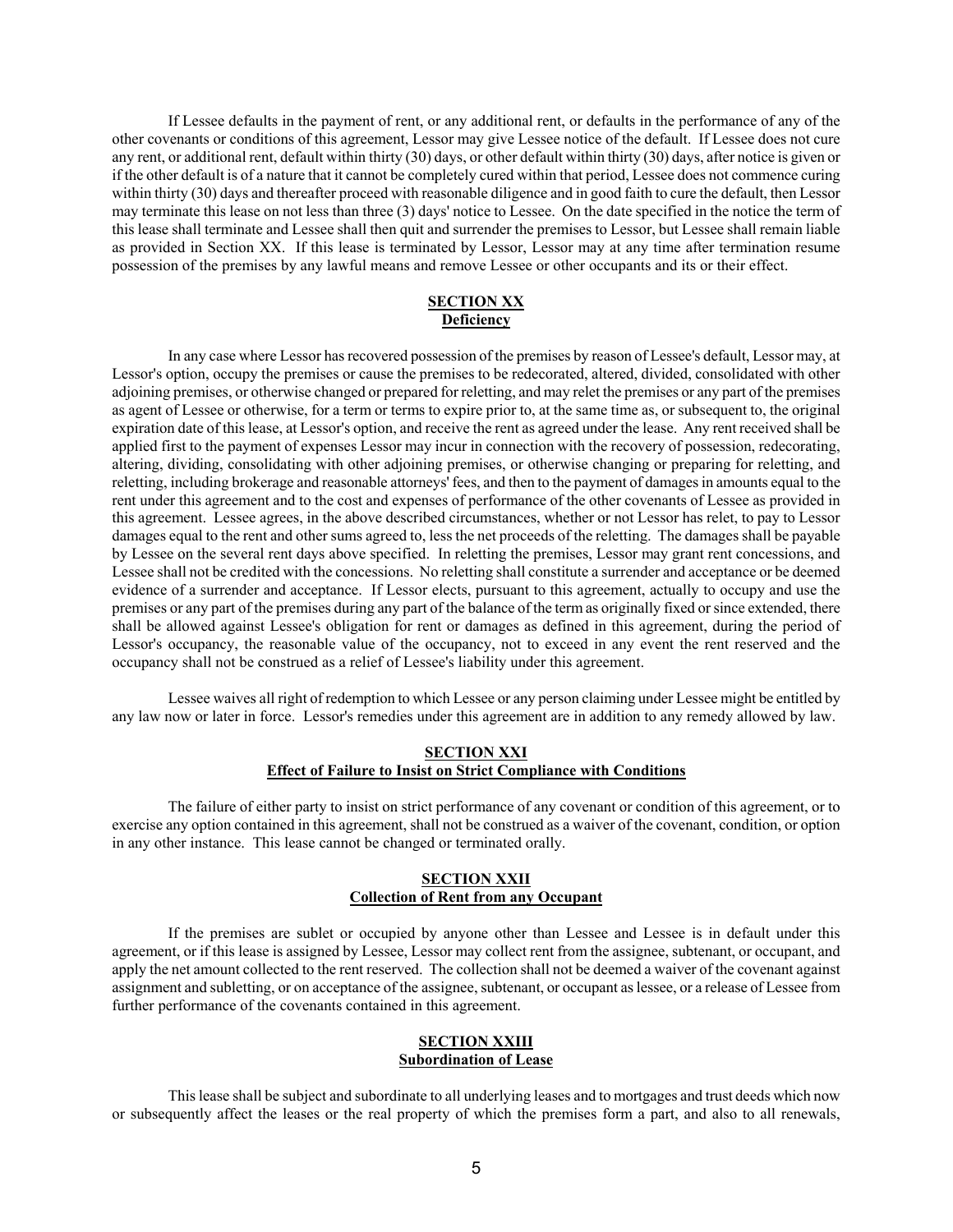modifications, consolidations, and replacement of the underlying leases and the mortgages and trust deeds. Although no instrument or act on the part of Lessee shall be necessary to effectuate the subordination, Lessee will, nevertheless, execute and deliver instruments confirming the subordination of this lease as may be desired by the holders of the mortgages and trust deeds or by any of the Lessors under the underlying leases. Lessee agrees to appoint Lessor attorney in fact, irrevocably, to execute and deliver any of the above described instrument for Lessee. If any underlying lease to which this lease is subject terminates, Lessee shall, on timely request, attorn to the owner of the reversion.

#### **SECTION XXIV Lessor's Right To Cure Lessee's Breach**

If Lessee breaches any covenant or condition of this lease, Lessor may, on reasonable notice to Lessee (except that no notice need be given in case of emergency), cure the breach at the expense of Lessee. The reasonable amount of all expenses, including attorneys' fees, incurred by Lessor in curing the breach, whether paid by Lessor or not, shall be deemed additional rent payable on demand.

### **SECTION XXV Mechanics Lien**

Lessee shall within fifteen (15) days after notice from Lessor discharge any mechanics liens for materials or labor claimed to have been furnished to the premises on Lessee's behalf.

### **SECTION XXVI Notices**

 Any notice by either party to the other shall be in writing and shall be deemed proper only if delivered personally or sent by registered or certified mail in an addressed postpaid envelope; if to Lessee, at the above described building (200 South Depeyster Street, Kent, Ohio 44240); if to Lessor, at 215 East Summit Street, Kent, Ohio 44240; or, to either, at another address as Lessee or Lessor, respectively, may designate in writing. Notice shall be deemed properly given, if delivered personally, upon delivery, and if mailed, upon the third day after mailing.

### **SECTION XXVII Lessor's Right To Inspection, Repair, and Maintenance**

Lessor may enter the premises at any reasonable time, upon adequate notice to Lessee (except that no notice need be given in case of emergency) for the purpose of inspection or to make repairs, replacements, or additions in, to, on and about the premises or the building, as Lessor deems necessary or desirable. Lessee shall have no claim or cause of action against Lessor by reason of entry for these purposes except as provided in Section XXXIII of this agreement.

The Lessee agrees to meet with Community Development Department and other City staff on an annual basis to assess the Lessee's progress towards growth strategies and attainment of goals that were agreed to during the original application process.

### **SECTION XXVIII Interruption of Services or Use**

Interruption or curtailment of any service maintained in the building, if caused by strikes, mechanical difficulties, or any causes beyond Lessor's control whether similar or dissimilar to those enumerated, shall not entitle Lessee to any claim against Lessor or to any abatement in rent, and shall not constitute constructive or partial eviction, unless Lessor fails to take such measures as may be reasonable in the circumstances to restore the service without delay. If the premises are rendered untenantable in whole or part, for a period of fifteen (15) business days, due to repairs, replacements, or additions, other than those made with Lessee's consent or caused by misuse or neglect by Lessee or Lessee's agents, servants, visitors, or licensees, there shall be a proportionate abatement of rent during the period of untenantability.

## **SECTION XXIX**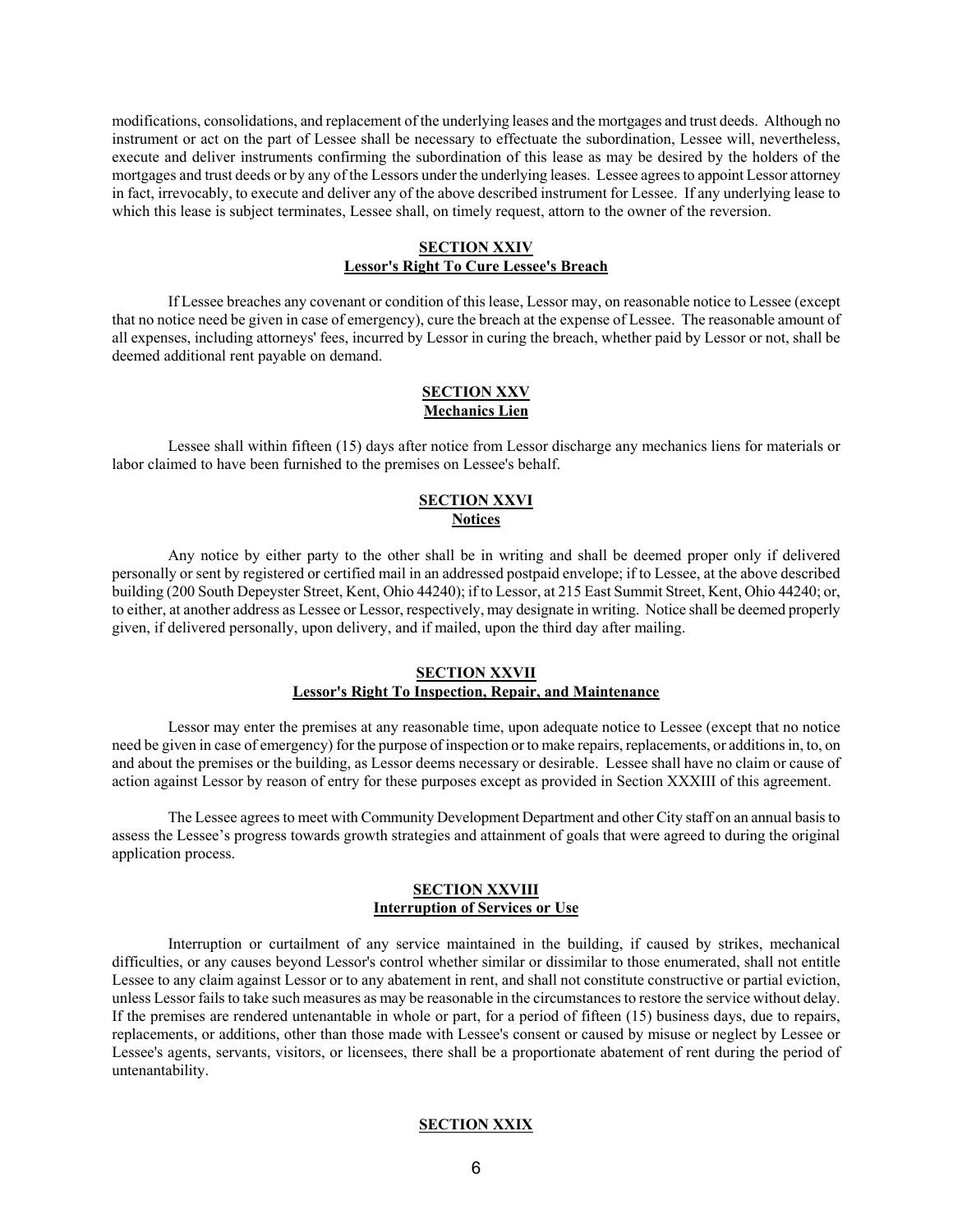#### **Conditions of Lessor's Liability**

Lessee may not claim a constructive eviction from the premises unless Lessee has first notified Lessor in writing of the condition or conditions giving rise to the eviction, and, if the complaints are justified, unless Lessor fails within a reasonable time after receipt of notice to remedy the conditions.

### **SECTION XXX Lessor's Right To Show Premises**

Lessor may show the premises to prospective purchasers and mortgagees and, during the six (6) months prior to termination of this lease, to prospective tenants, during business hours upon reasonable notice to Lessee.

### **SECTION XXXI Effect of Other Representations**

No representations or promises shall be binding on the parties to this agreement except those representations and promises contained in this agreement or in some future writing signed by the party making the representations or promises.

### **SECTION XXXII Peaceful Enjoyment**

Lessor covenants that if, and for as long as Lessee pays the rent, and any additional rent as provided in this agreement, and performs the covenants of this lease, Lessee shall peaceably and quietly have, hold, and enjoy the premises for the term mentioned, subject to the provisions of this lease.

### **SECTION XXXIII Lessee's Certification as to Force and Effect of Lease**

Lessee shall, from time to time, upon not less than five (5) days' prior written request by Lessor, execute, acknowledge, and deliver to Lessor a written statement certifying that the lease is unmodified and in full force and effect, or that the lease is in full force and effect as modified and listing the instruments of modification; the dates to which the rents and other charges have been paid; and, whether or not to the best of Lessee's knowledge Lessor is in default under this lease and, if so, specifying the nature of the default. It is intended that any statement delivered according to this Section may be relied upon by a prospective purchaser of Lessor's interest or mortgagee of Lessor's interest or assignee of any mortgage upon Lessor's interest in the building.

### **SECTION XXXIV Waiver of Jury Trial**

To the extent permitted by law, the parties waive trial by jury in any action or proceeding brought in connection with this lease or the premises.

#### **SECTION XXXV Section Headings**

The section headings in this lease are intended for convenience only and shall not be taken into consideration in any construction or interpretation of this lease or any of its provisions.

### **SECTION XXXVI Binding Effect on Successors and Assigns**

The provisions of this lease shall apply to, bind, and inure to the benefit of Lessor and Lessee and their respective heirs, successors, legal representatives, and assigns. It is understood that the term "Lessor" as used in this lease means only the owner, a mortgagee in possession, or a term Lessee of the building, so that in the event of any sale of the building or of any lease of the building, of if a mortgagee takes possession of the premises, the Lessor named in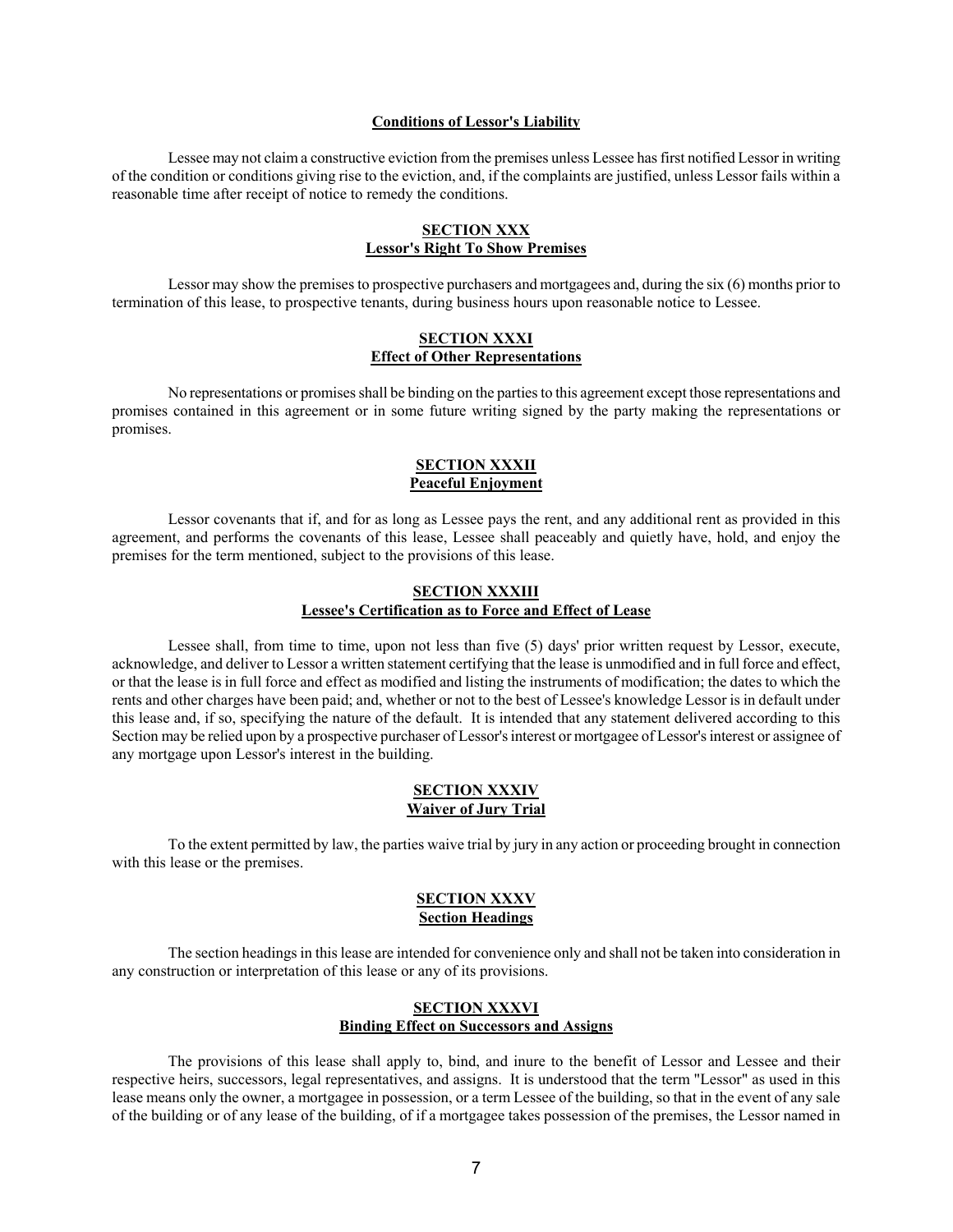this agreement shall be entirely freed and relieved of all covenants and obligations of Lessor subsequently accruing under this agreement. The purchaser, the term Lessee of the building, or the mortgagee in possession has assumed and agreed to carry out any and all covenants and obligations of the Lessor under this agreement.

## **SECTION XXXVII Insurance.**

1. Lessee shall protect, save harmless and indemnify Lessor against and from (i) any penalties, damages, charges or costs (including reasonable attorneys fees) imposed or resulting from any violation of any law, order of governmental agency or ordinance by Lessee, (ii) all claims, losses, costs, damages or expenses (including reasonable attorneys' fees) arising out of or from Lessee's occupancy of the Premises, and (iii) any and all losses, costs, damages or expenses (including reasonable attorneys' fees) arising out of any failure of Lessee in any material respect to comply with or perform all of the requirements and provisions of this Lease.

2. Lessee shall, at Lessee's cost and expense, procure and continue in force, in the name of Lessor, Lessor's mortgagee(s) and Lessee, as their interests may appear, general liability insurance coverage against injuries to persons and property occurring in**,** or upon the Premises, during the term of this Lease, such insurance at all times to be in a single limit amount of not less than \$500,000 per incident and One Million Dollars (\$1,000,000) in the aggregate. Such insurance shall be written with a company or companies authorized to engage in the business of general liability insurance in the State of Ohio, and there shall be delivered to Lessor customary insurance certification evidencing such insurance and copies of the policies. Such insurance shall further provide that the same may not be cancelled, terminated or modified unless the insurer gives Lessor at least fifteen (15) days' prior written notice thereof.

3. Lessor, at Lessor's expense, shall maintain special form or "All-Risk" property insurance insuring the Premises and other improvements on the land but not Lessee's contents or personal property located on the Premises.

### **SECTION XXXIII Waiver of Relocation Benefits**

The below signed Lessee of the property located at 200 South Depeyster Street, Kent Ohio, hereby acknowledge and agree that each, jointly and severally, is a tenant in the described premises from September 1, 2008 to January 31, 2008, after January 31, 2008 on a month to month basis pursuant to this lease of even date herewith with the City of Kent as the owner and Lessor of the premises.

The below signed further acknowledge that either party may terminate the written lease upon giving the other the requisite notice provided for in the lease.

Upon receipt of such notice, the below signed agree to vacate the premises in accordance with the terms of the lease without any compensation due the below signed from the Lessor for exercising its rights under the lease.

**The below signed hereby waive and release Lessor from having to pay to the below signed, their successors, administrators and assigns, any relocation benefit or payments in the event Lessor, City of Kent, exercises its rights under the terms of the lease to terminate the lease for any reason, with or without cause.** 

## **CITY OF KENT, OHIO**

 $\mathbf{B}$ y:  $\Box$ 

By: <u>David Ruller, City Manager</u>

Date: \_\_\_\_\_\_\_\_\_\_\_\_\_\_\_\_\_\_\_\_\_\_\_\_\_\_\_\_\_\_\_

**TG CARPENTER, LLC**